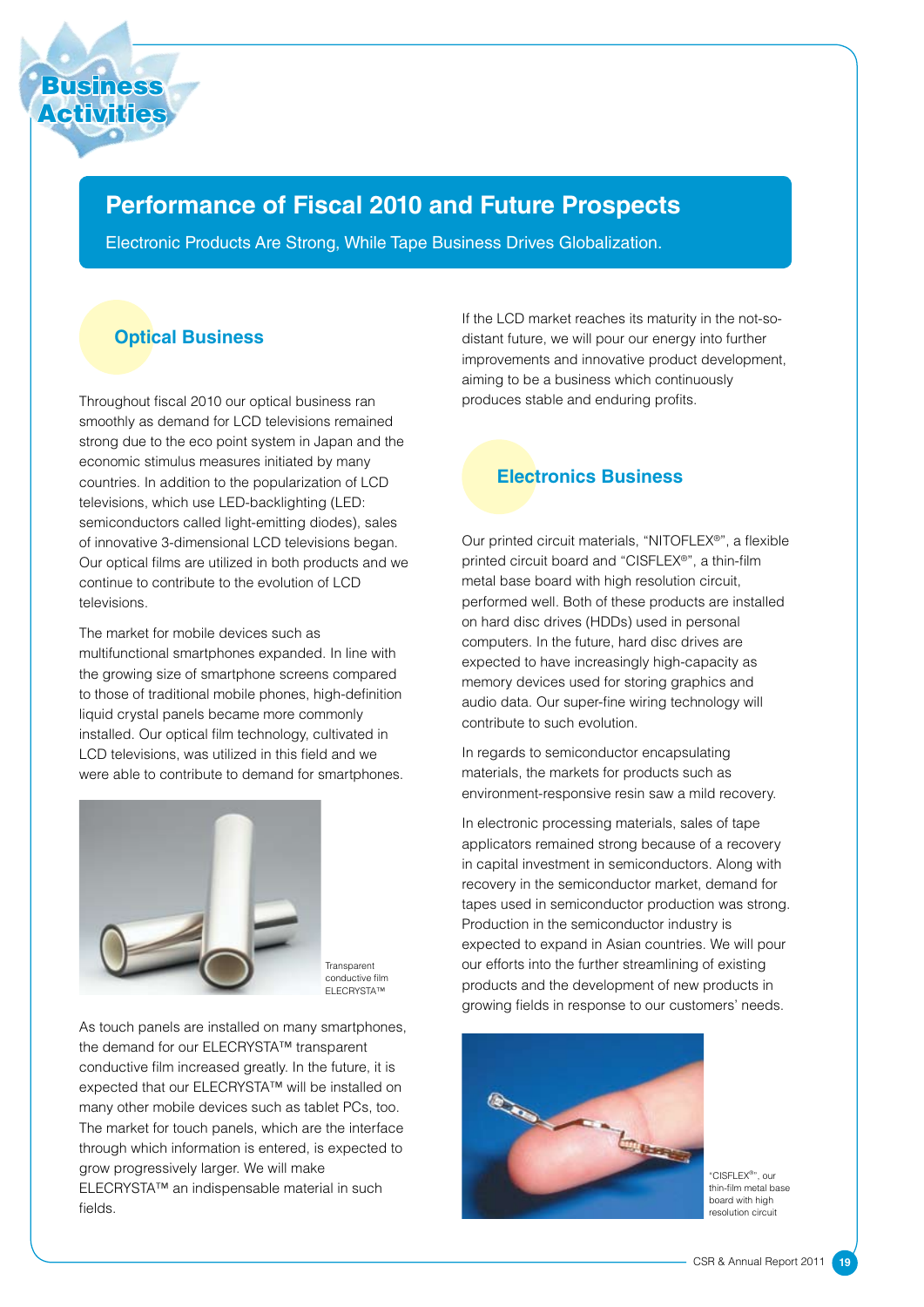

### **Medical Business**

A base producing transdermal drug delivery patches in Osaki-shi, Miyagi Prefecture was affected by the Great East Japan Earthquake and was forced to shut down operations. However, it has already been restored and restarted operations. The interruption to production was not significant. On the other hand, one of the Group companies in the US shut down production voluntarily, partly aiming at concentrating on activities to improve quality control. As a result, sales were somewhat weak.

However, our medical business is closely linked to "Fine" (life science) which is one of our three key values: "Green, Clean and Fine". In order to achieve further growth in the future, we are actively

developing this area of our business.

Domestically, in April 2010, we signed an agreement with Kowa Company, Ltd. for the joint development of transdermal drug delivery patches based on the medicinal compound donepezil hydrochloride. By utilizing our drug delivery patch technology, we will co-develop an inhibitor of the symptoms of Alzheimer's disease.

Overseas, through Nitto Americas, Inc., our headquarters in the US, we acquired Avecia Biotechnology, Inc. of Massachusetts in February 2011. Avecia Biotechnology, Inc. is a leader in the manufacture of nucleic acid medicine on consignment. Synergy effects from the acquisition are anticipated.

#### **Avecia Biotechnology, Inc. Joins Nitto Denko Group — Strengthens Nucleic Acid Drug Manufacturing Capabilities —**

On February 2, 2011, Nitto Denko acquired the US company Avecia Biotechnology, Inc. (ABI). The company will act as the Medical Division's primary facility in the manufacture of oligonucleotide drugs.



ABI products

Founded in Milford, Massachusetts in 1999, ABI accounts for more than 50% of the global contract manufacturing of oligonucleotide drugs and has extensive experience in analysis and quality control in this field.

The Nitto Denko Group has been active in oligonucleotide drug-related R&D for some years and produces a solid polymer support (NittoPhase®HL) for the synthesis of oligonucleotide drugs at its Tohoku Plant in Miyagi Prefecture, which is then marketed throughout the world.



ABI Headquarters

Acquisition of ABI will enable us to expand our business in the emerging oligonucleotide drug market, and it is our hope that we will be able to bring to market oligonucleotide drugs that will benefit many people throughout the world.

<General Overview of ABI>

• Company Name: Avecia Biotechnology, Inc.

- • Description of Business: Manufacture of oligonucleotide drugs
- • Location: Milford, Massachusetts, USA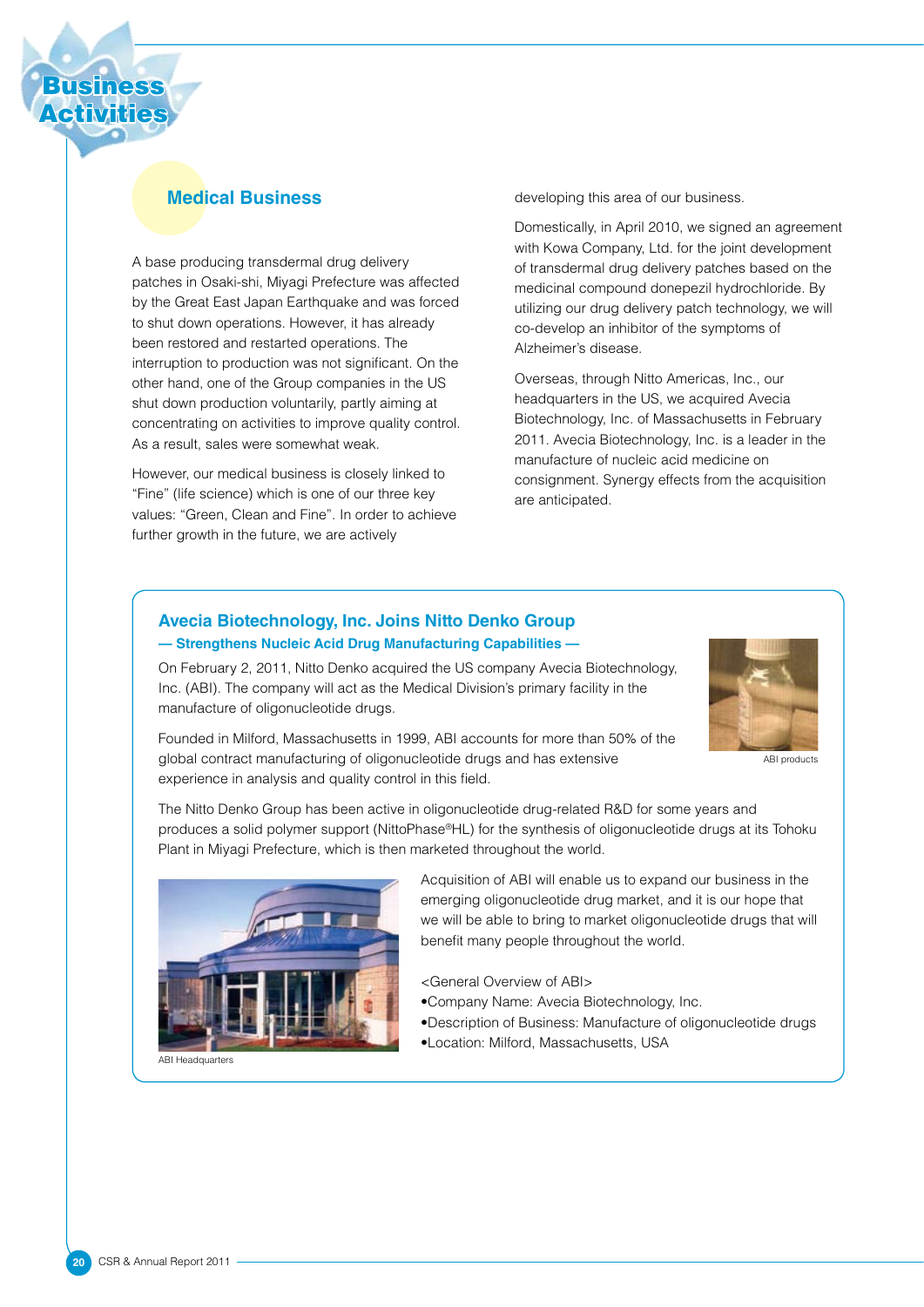#### **Industrial Tape Business**

Due to the increase in demand for flat panel displays and mobile devices such as smartphones, sales of surface protective products for optical elements and sealing materials were strong. As production volume increased on the back of an increase in demand for these mobile devices, sales of adhesive tapes for electronic components remained strong. Sales of devices with touch panels increased and as a result, transparent double-coated adhesive tapes were also strong.

With regards to materials produced for the automobile industry, in spite of the impact from the Great East Japan Earthquake at the end of the fiscal year, we were able to respond to an increase in production overseas. A demand for materials utilized in noise reduction and energy conservation as well as electrical insulating materials for electric vehicles with the potential for growth has emerged and we look forward to the new opportunities that presents.

#### **Area Niche Top Strategy**

The Nitto Denko Group has been developing since the late 1960's, expanding its business overseas, and driving globalization. In the future, developing countries such as China and India as well as advanced countries such as Europe and the US will very likely be central to economic growth. In order to respond to such a situation, we will pour our efforts into creating not only Global Niche Top products for globally integrated markets but also Area Niche Top products by grasping the needs of each area in developing countries.

With Niche Top strategies including both Global Niche and Area Niche, we will develop the second stage of globalization. It is important for us to differentiate ourselves from other companies when we create Niche Top products. We will conduct differentiation from other companies from the perspective of supply-chain management in aspects such as product function, value of supply, intellectual property, standardization and method of supply.

#### **Establishment of Our First Overseas Affiliated Company in Turkey**

In Turkey high economic growth centering around automobile, home electrical appliance and metallic plate industries shows promise. The

amount of foreign investment in Turkey is increasing yearly. Aiming at pushing ahead with further expansion of our business in developing countries with market potential, we established an overseas subsidiary in Turkey for the first time in fiscal 2010.



<Overview of the Company>

- • Company Name: Nitto Denko Turkey Tape Materials Industry and Trade, Limited
- • Description of Business: Finish processing and sales of tape related products and automotive parts
- • Established: April, 2010
- • Location: Tuzla (east of Istanbul)
- • Capital: 120,000,000 yen
- • Number of Employees: 9 (Start-up)

#### **Nitto Denko's Adhesive Tape Contributes to Success of Hayabusa Asteroid Probe**

The Hayabusa Asteroid Probe launched from Japan on May 9, 2003 returned safely to Earth on June 13, 2010 after a seven-year space journey.

EM Series film capacitors produced by Nichikon Corporation were used on the Hayabusa. Such capacitors, which contributed to the landing on the Itokawa asteroid, required greater reliability and lighter weight than conventional products. Highly rated for its heat resistance and high insulation properties, Nitto Denko's polyester adhesive tape No.3161-F (now No.3161FR2) was adopted as a material for use on the Hayabusa.

In the future, we will continue to develop high-integrity products that contribute to space-related business.



Polyester adhesive tape No.3161FR2